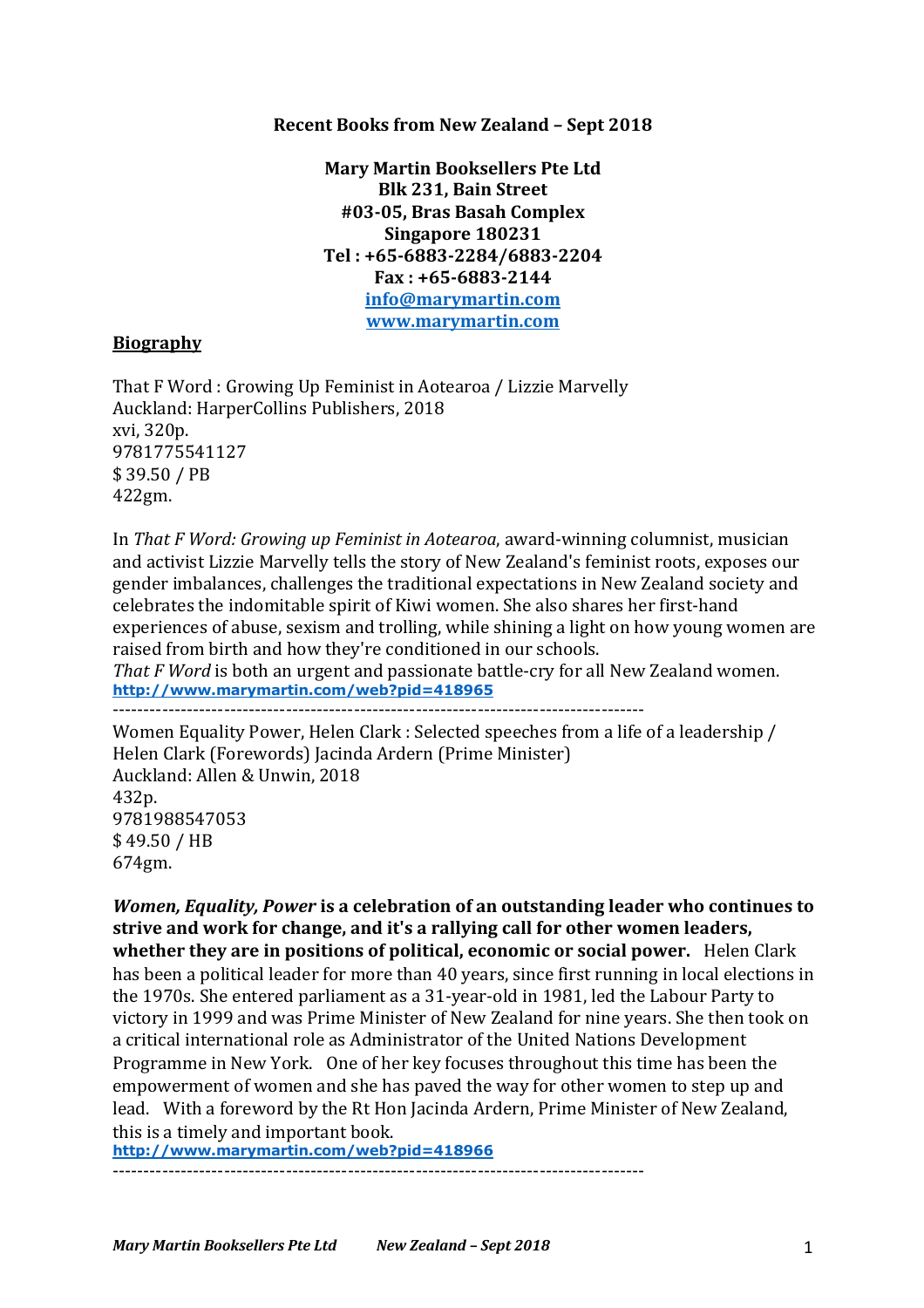We Can Make a Life : A Memoir of Family, Earthquakes and Courage / Chessie Henry Wellington: Victoria University Press, 2018 256p. 9781776561940 \$ 40.00 / PB 368gm.

Hours after the 2011 Christchuch Earthquake, Kaikōura-based doctor Chris Henry crawled through the burning CTV building to rescue those who were trapped. Six years later, his daughter Chessie interviews him in an attempt to understand the trauma that led her father to burnout, in the process unravelling stories and memories from her own remarkable family history. Chessie rebuilds her family's lives on the page, from her parents' honeymoon across Africa, to living in Tokelau as one of five children under ten before returning to New Zealand, where her mother would set her heart and home in the Clarence Valley only to see it devastated in the 2016 Kaikōura Earthquake, and the family displaced. Written with the same love and compassion that defines her family's courage and strength, *We Can Make a Life* is an extraordinary memoir about the psychological cost of heroism, home and belonging, and how a family made a life together. **http://www.marymartin.com/web?pid=418967**

## **Ecology/Environment**

Kakapo: Rescued from the Brink of Extinction / Alison Balance Revised Edition Nelson: Potton & Burton, 2018 275p. 9781877517273 \$ 50.00 / HB 1350gm.

--------------------------------------------------------------------------------------

'The kakapo is a bird that reminds me of the British motorbike industry. It had things its own way for so long that it simply became eccentric.' Douglas Adams, author of The Hitchhiker's Guide to the Galaxy. The kakapo is one of New Zealand's most charismatic yet mysterious birds. It is also one of the world's most threatened species and a New Zealand conservation success story. An ancient, flightless, nocturnal, herbivorous giant parrot, the kakapo was once numerous throughout the country but is now extinct in its natural range. At its low point, the population was reduced to as few as 40 known individuals, but thanks to the hard work and innovation of the Kakapo Recovery Programme, New Zealand's flagship threatened-species conservation programme, the kakapo population now exceeds 120. Despite this exciting turnaround, there has not been a significant book on the kakapo since 1989. The story of this remarkable bird embraces science, conservation, ingenuity and personal dedication. Through an informative and entertaining mix of hard facts, history, and accounts of the daily and seasonal routines of kakapo and their minders, Alison Ballance brings together these threads to describe the natural history of the bird and tell the inspiring story of the Kakapo Recovery Programme. Illustrated throughout and with an appendix giving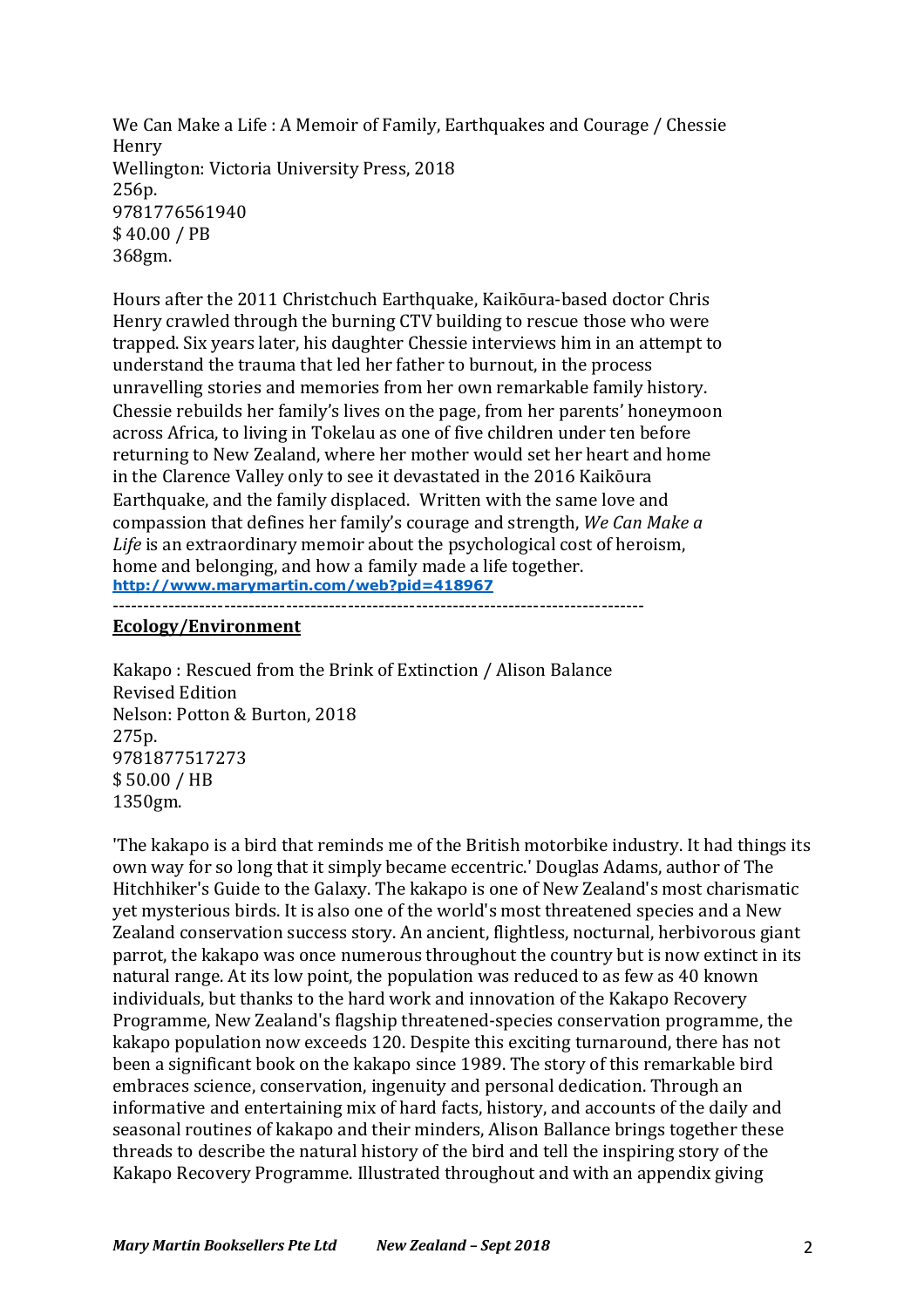details of all known kakapo, this book will appeal to anyone with an interest in the natural world of New Zealand. **http://www.marymartin.com/web?pid=418968**

--------------------------------------------------------------------------------------

## **History**

The Maori Pioneer Battalion in the First World War / Christopher Pugsley Auckland: Oratia Books, 2018 148p. Includes Index ; Selected Bibliography 9780947506384 \$ 45.00 / PB 340gm.

In Te Hokowhitu a Tu, into its second reprint, distinguished military historian Christopher Pugsley recounts the story of the Maori Pioneer Battalion for a new generation. Drawing on rare archival material and previously unpublished diaries and letters, he not only tells the wider story of the Battalion's military exploits but also gives a vivid account of daily life for soldiers on active service. Illustrated with a large number of fascinating photographs, the book includes a complete list of soldiers who fought with the Battalion that will be of particular interest to their descendants. **http://www.marymartin.com/web?pid=418969**

--------------------------------------------------------------------------------------

Sport and the New Zealanders : A History Auckland: Auckland University Press, 2018 x, 390p. Includes Index ; Selected Bibliography 9781869408831 \$ 70.00 / HB 1060gm.

# A history of New Zealanders and the sports that we have made our own, from the Māori world to today's professional athletes.

'... those two mighty products of the land, the Canterbury lamb and the All Blacks, have made New Zealand what she is in spite of politicians' claims to the contrary', wrote Dick Brittenden in 1954. 'For many in New Zealand, prowess at sport replaces the social graces; in the pubs, during the furious session between 5pm and closing time an hour later, the friend of a relative of a horse trainer is a veritable patriarch. No matador in Madrid, no tenor in Turin could be sure of such flattering attention.'

As Brittenden suggested, sport has played a central part in the social and cultural history of Aotearoa New Zealand throughout its history. This book tells the story of sport in New Zealand for the first time, from the Māori world to today's professional athletes.

Through rugby and netball, bodybuilding and surf lifesaving, the book introduces readers to the history of the codes, the organisations and the players. It takes us into the stands and on to the sidelines to examine the meaning of sport to its participants, its followers, and to the communities to which they belonged.

Why did rugby become much more important than soccer in New Zealand? What role have Māori played in our sporting life? Do we really 'punch above our weight' in international sport? Does sport still define our national identity? Viewing New Zealand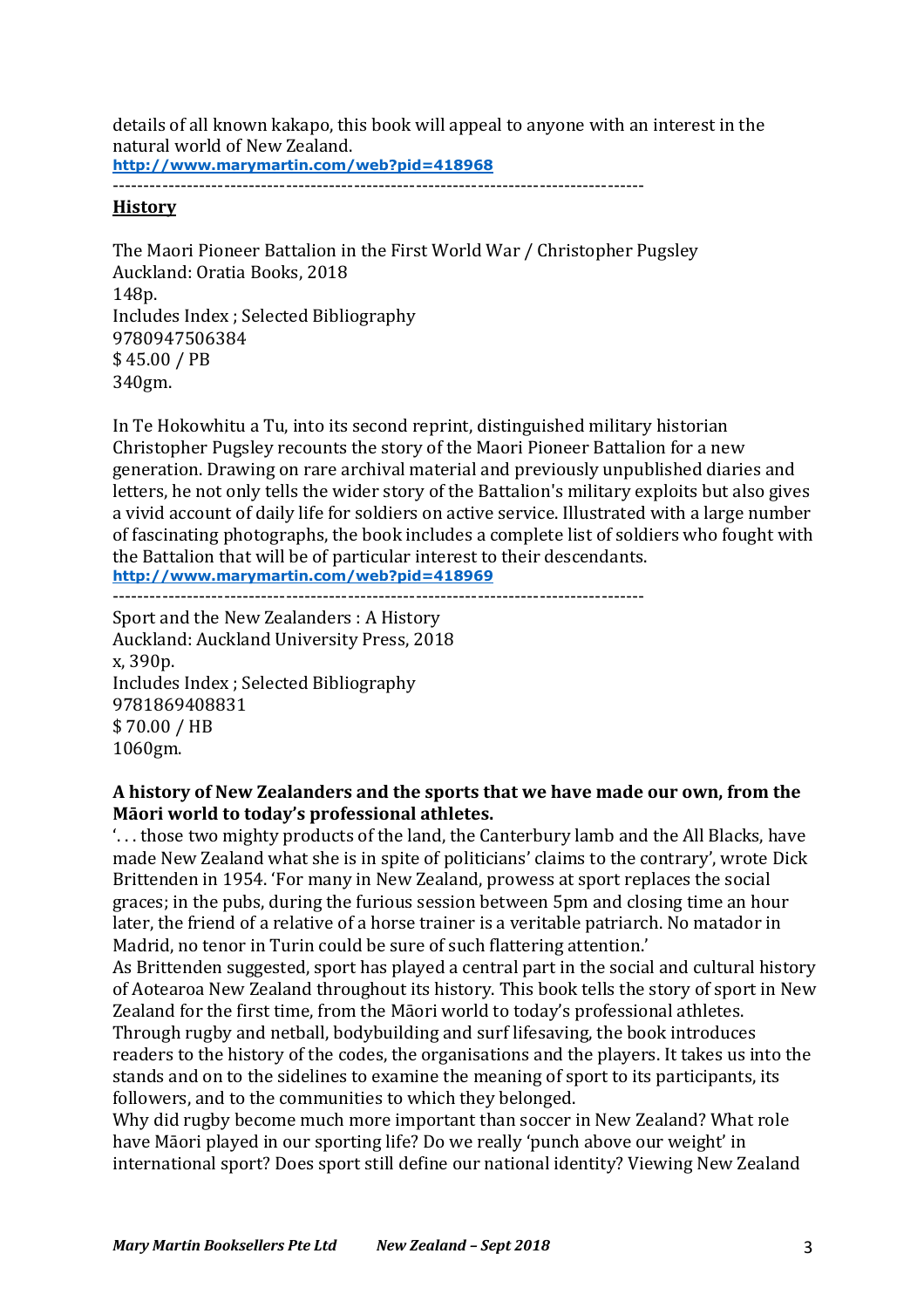sport as activity and as imagination, *Sport and the New Zealanders* is a major history of a central strand of New Zealand life. **http://www.marymartin.com/web?pid=418970** --------------------------------------------------------------------------------------

Ko Rongowhakaata : Ruku I Te Po, Ruku I Te Ao = The Story of Light and Shadow / Rongowhakataata Iwi & Michael Keith (Translation) Morehu Nikora Wellington: Te Papa Press, 2018 168p. 9780994136299 \$ 50.00 / PB 598gm.

This book is published to mark the opening of the Ko Rongowhakaata: The Story of Light and Shadow exhibition at Te Papa, which represents the culmination and breadth of Rongowhakaata history and whakaaro (considerations) and has the significant meeting house Te Hau ki Turanga as its central statement of identity and aspiration. The book showcases more than 60 Rongowhakaata taonga, and its text, in English and te reo Maori, focuses on key threads including innovation and kaitiekitanga (sustainable processes). It also explores layers of encounter within Turanga -Rongowhakaata and Gisborne iwi first encountered the British in 1769, during Captain Cook's arrival in Poverty Bay - and the impacts of those encounters on the shape and position of the iwi, and indeed modern New Zealand, today. **http://www.marymartin.com/web?pid=418971**

--------------------------------------------------------------------------------------

But I Changed All That: 'First' New Zealand Women / Jane Tolerton Wellington: Jane Tolerton, 2018 76p. 9780473450014 \$ 20.00 / PB 194gm.

Dinah Lee was the first New Zealand woman to have a number one hit overseas, in 1964. The boys in the band told her not to get a big head. 'To them the girl singer was just a fillin. But I changed all that. All of a sudden I was going out on my own tours'. The other women in this book had the same sensation: of hearing a crack in the glass ceiling. As we commemorate 125 years since New Zealand women became the first in the world to vote in national elections, this book celebrates some of our first women: of politics and public service, business and broadcasting, the arts and academia, sport and cinema. From 1893 to 2018, from Kate Sheppard to Jacinda Ardern.

125 years - with attitude!

**http://www.marymartin.com/web?pid=418972**

--------------------------------------------------------------------------------------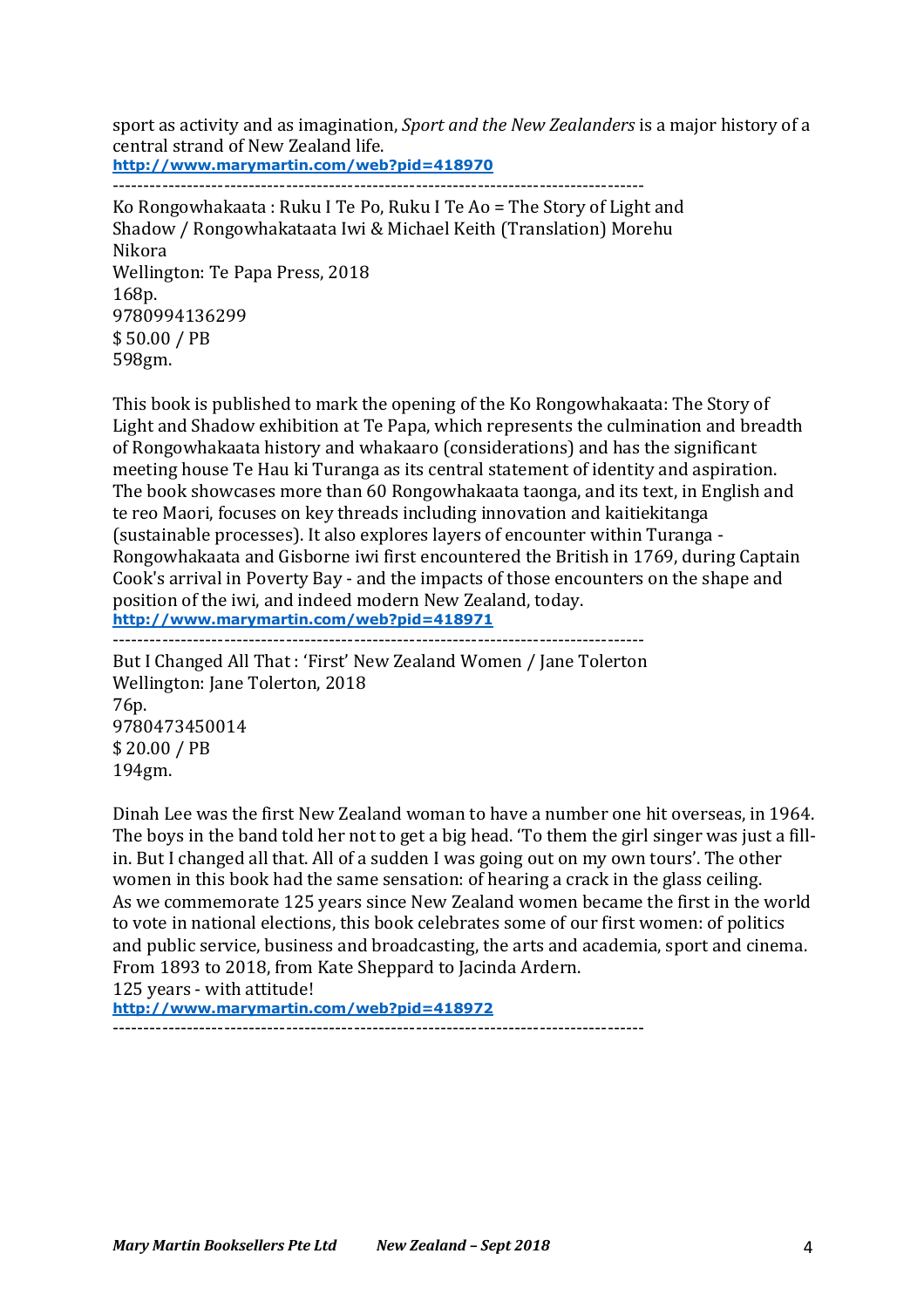# **Literature /Essays/Novel/Poems/Poetry**

Women Now : The Legacy of Female Suffrage / (Ed) Bronwyn Labrum Wellington: Te Papa Press, 2018 208p. Te Papa Thinking About Series 9780994146007 \$ 39.50 / HB 312gm.

12 Objects.

12 Essays.

It's 125 years since New Zealand women won the right to vote. But the battle for the right to so much else is ongoing. This first volume in the Te Papa `Thinking About' series is published to mark the 125th anniversary of suffrage, and brings together provocative, insightful and energetically argued essays by 12 leading New Zealand writers and thinkers, based around objects from Te Papa's collection. Sandra Coney, Holly Walker, Barbara Brookes, Tina Makereti, Sue Bradford, Morgan Godfery, Golriz Ghahraman, Dame Fiona Kidman, Ben Schrader, Charlotte MacDonald, Grace Taylor and Megan Whelan examine how New Zealand women have fared since 1893. **http://www.marymartin.com/web?pid=418973**

---------------------------------------------------------------------------------

Wild Journeys : New Zealand's Famous and Infamous, Historic and Off-thebeaten-path Journeys, Tracks, Routes and Passage / Bruce Ansley Auckland: HarperCollins Publishers, 2018 286p. 9781775541202 \$ 45.00 / HB 570gm.

# **Discover a world of wild, mysterious and audacious journeys** In *Wild*

Journeys Bruce Ansley retraces the path of the doomed surveyor John Whitcombe across the Southern Alps, follows the raiding party of the northern chief Te Puoho along the West Coast, sails around New Zealand's northern and southern capes; walks through the Valley under the Two Thumb Range to the mythical Mesopotamia; drives from Waiheke to Wanaka (in a hurry), sets off on a hunt for the South Island's Grey Ghost, looks deep into the heart of volcanic New Zealand and tracks our most unlikely hero, the prison escaper George Wilder.

**http://www.marymartin.com/web?pid=418974**

---------------------------------------------------------------------------------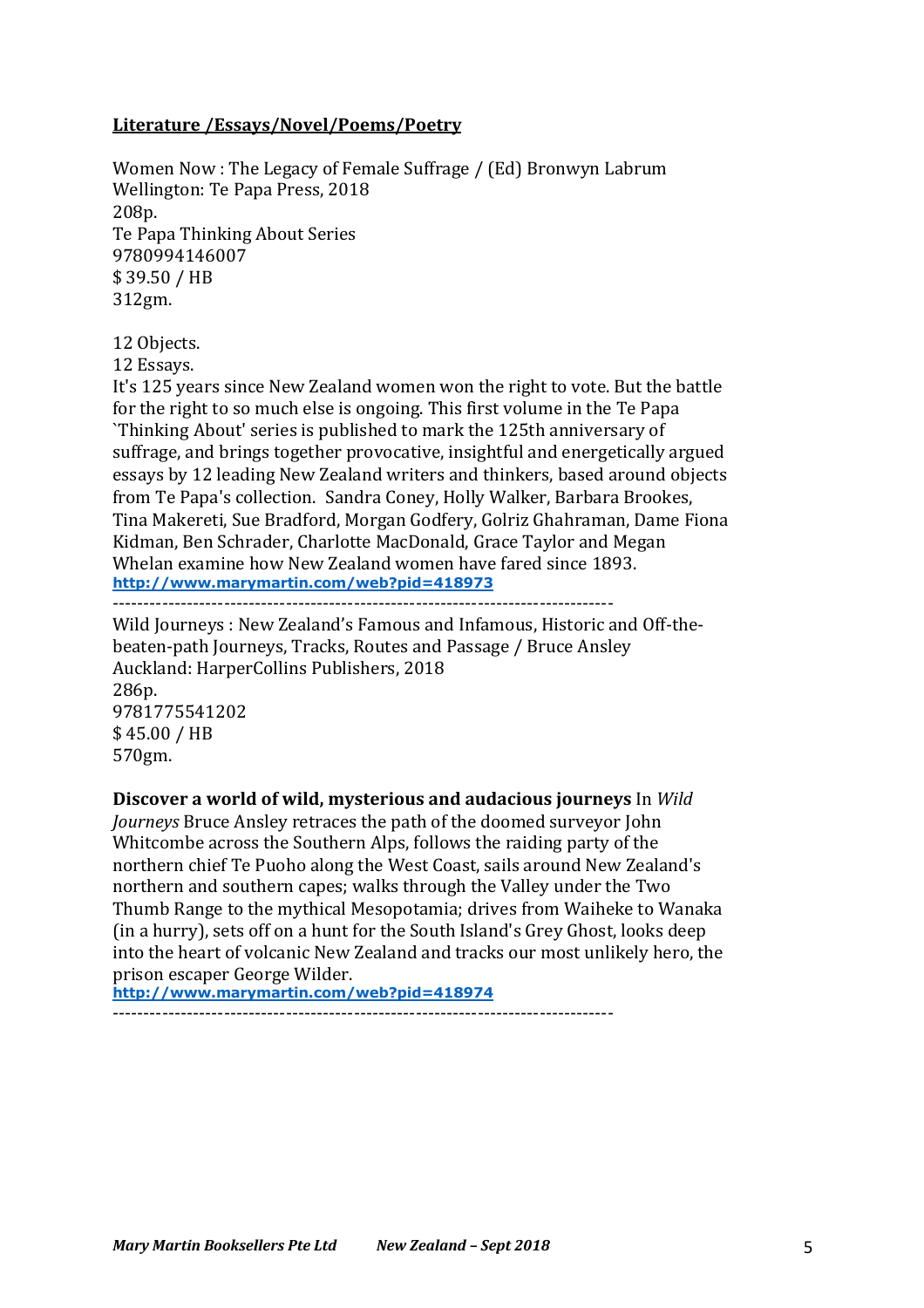The Sound of Breaking Glass / Kirsten Warner Wellington: Markoro Press, 2018 298p. 9780994137876 \$ 35.00 / PB 460gm.

Christel is at shattering point. She's got two small children, her job in reality television is super high stress, she's an activist with Women Against Surplus Plastic and now she's being stalked. To top it off her protest milk bottle sculpture appears to have come to life like the golem of Jewish folklore and is reviving characters from a past she can hardly bear to confront. Christel is Second Generation – her father was a Holocaust survivor and a refugee to New Zealand after the war – and she cannot focus on the problems in front of her without dealing with an inheritance that is both murky and unresolvable. And how to live with the secrets she begins to uncover? Set in Auckland in the 1990s, *The Sound of Breaking Glass* is that rare thing – a book that crackles with end-of-millennium urban life while vibrating with a history that's impossible to forget.

**http://www.marymartin.com/web?pid=418975** ---------------------------------------------------------------------------------

Dancing On A Razor's Edge: A Mother Mission to Rescue her Meth-Addicted Son / Mandy Whyte (Ed) Mary McCallum Wellington: The Cuba Press, 2018 276p. 9780995110700 \$ 40.00 / PB 418gm.

A mother decides to write the story of her son's long-term methamphetamine addiction as a means to understand why he became an addict and how she can help him. Discovering the true extent of his use and the likely result of permanent psychosis, prison or death, she launches a rescue mission to save his life. With the courage to follow her instincts, Mandy Whyte is able to get her malnourished and brain-damaged Kiwi-born son, Hemi, from his new base in Australia to hers in Indonesia, and provide home care that turns him around. This is a book about tenacity and love. It also explores the limits of care available for drug addicts in New Zealand and Australia, and challenges the idea that it's up to these people to find their own way to treatment. Whyte declares any other approach is both socially negligent and a violation of human rights. As our families, health services and courts try to come to grips with the scourge of crystal meth that is devastating so many lives, Dancing on a Razor's Edge is a must read.

**http://www.marymartin.com/web?pid=418976**

---------------------------------------------------------------------------------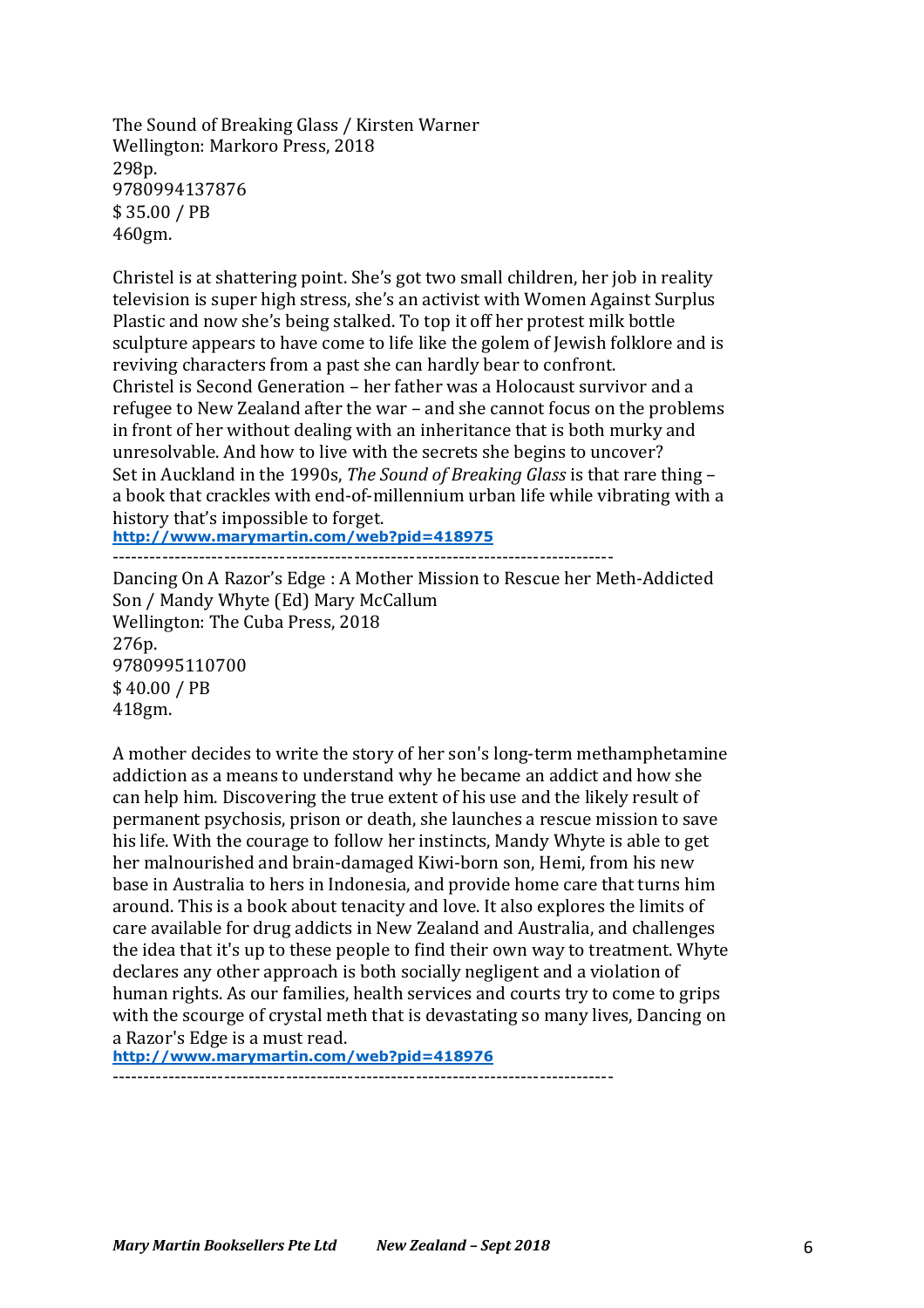The Heart of Jesus Valentino: Mother's Story / Emma Gilkison Wellington: Awa Press, 2018 212p. 9781927249581 \$ 40.00 / PB 366gm.

Emma Gilkison is thrilled to be pregnant. She and her partner Roy have been trying for a year and finally it's happened. But during a routine twelve-week ultrasound she notices something strange: it looks as though their baby has a marble rolling on his chest. In fact, the baby's heart is growing outside his body – an extremely rare and usually fatal condition called ectopia cordis. The couple immediately begin researching the possibilities for surgery. When this is finally ruled out Emma is almost twenty weeks pregnant. They now face a heartbreaking decision. Should they end the pregnancy, or continue in the knowledge their baby will die?

*The Heart of Jesús Valentino* is an extraordinary story about a young couple forced to go beyond their everyday experience and confront head-on issues of life and death. Powerful, honest and beautifully written, it moves all who read it, and is creating ripples in the medical world.

**http://www.marymartin.com/web?pid=418977**

---------------------------------------------------------------------------------

Women in the Field, One and Two / Thomasin Sleigh Wellington: Lawrence & Gibson, 2018 284p. 9780473442095 \$ 30.00 / PB 378gm.

*"I kept going, and I couldn't go back. I had to make it work, because... because*  that was all I could do. I didn't know that there were special rules, a special *game, about whose art gets seen and whose art is remembered."* A young British woman in post-war London is tasked with recommending acquisitions for New Zealand's National Art Gallery. When she ventures into the basement of a charismatic Russian painter three decades her senior, she discovers a solution that reconciles her idea of that far-away country and her own modernist sensibilities. Women in the Field, One and Two explores two women's creativity and freedom against the backdrop of art history's patriarchal biases. 

**http://www.marymartin.com/web?pid=418978** ---------------------------------------------------------------------------------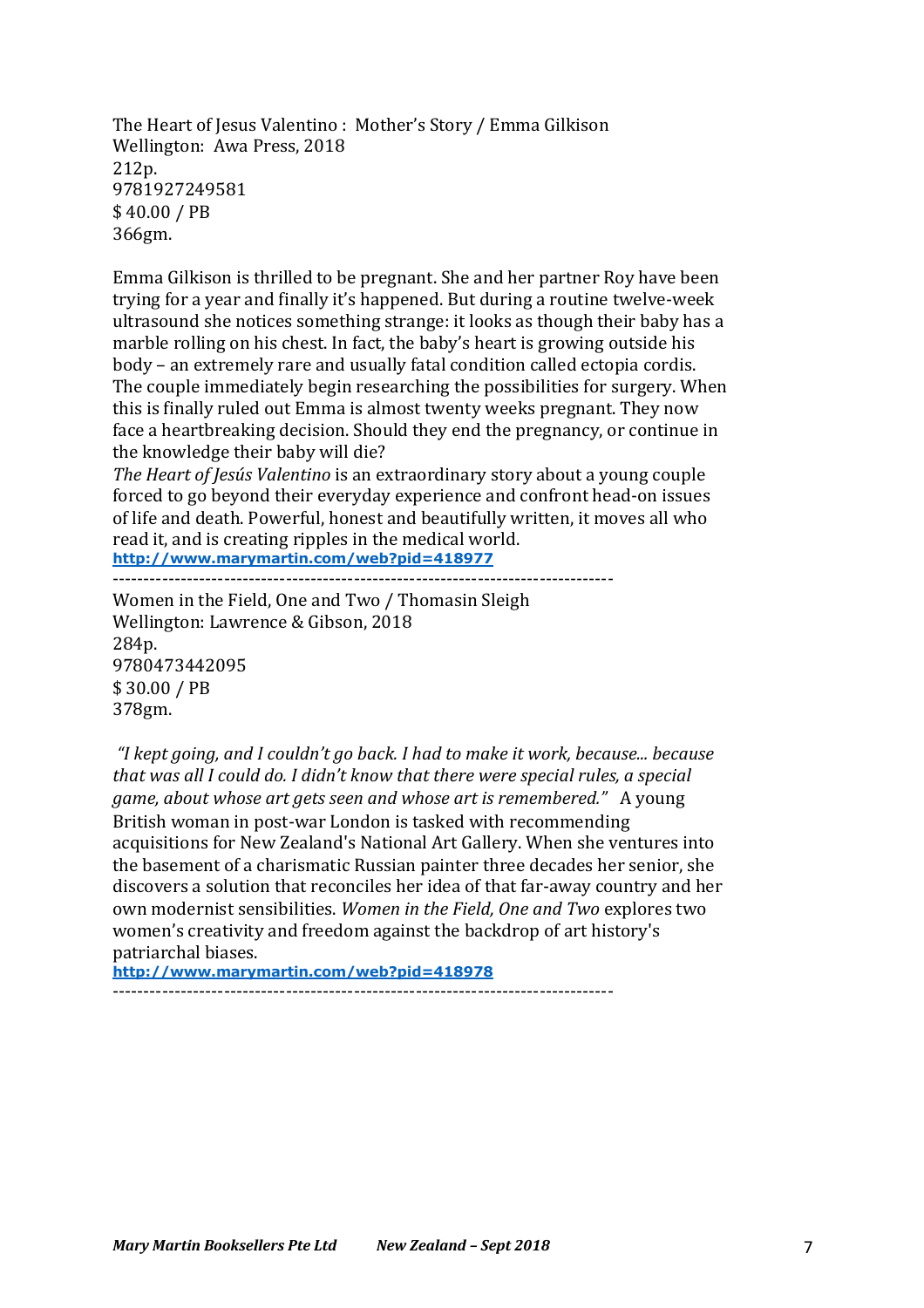Poeta: Selected and new poems / Cilla McQueen Dunedin: Otago University Press, 2018 296p. 9781988531281 \$ 40.00 / HB 768gm.

Born in 1949, Bluff-based Cilla McQueen is one of New Zealand's best-loved poets. Poeta: Selected and New Poems brings together a definitive selection of her poetry spanning five decades, arranged by the poet in a thematic narrative that elucidates abiding themes while maintaining a loose chronology of her creative life to date. Of mixed Scottish and English heritage, McQueen is a translocated Hebridean, a spokesperson variously for the southern islands and coast, Rakiura, Fiordland, Murihiku and Dunedin. One of a few indispensable poetic voices of the south, she has long been part of a social matrix of artists, among them Hone Tuwhare, Ralph Hotere and Marilynn Webb, dedicated to bringing out the native brogue and colours of Southland–Otago. Poeta gathers together poems from the poet's 14 previous volumes, punctuated by 11 striking drawings, and also includes a range of new work that shows her riddling creativity continuing to grow and evolve. Collectively, the poems demonstrate a versatile and diligent wordsmith never content to sit on her laurels, ever experimenting and improving in her attempt to write the world's poem.

**http://www.marymartin.com/web?pid=418979** ---------------------------------------------------------------------------------

That Derrida Whom I Derided Died: Poems 2013-2017 / C.K. Stead Auckland: Auckland University Press, 2018 128p. 9781869408893 \$ 30.00 / PB 216gm.

In his eighty-sixth year, C. K. Stead's new collection leads us deep inside the life of the poet. He looks back at his younger self, remembering old loves and cringing at his 'lugubrious rhyming'. He writes most often of those who have gone (Jacques Derrida and Allen Curnow, Peter Porter and Sarah Broom, Colin McCahon and Maurice Shadbolt, Lauris Edmond and Ted Hughes) but also of those still with us (Kevin Ireland and Fleur Adcock, Alan Roddick and Bill Manhire, Michael Frayn and Paula Rego, his family, himself caught naked in the mirror – and dancing). He takes us with him on the poetical life: from Dogshit Park in Budapest to a Zagreb bookshop to the Christchurch Word Festival. The collection includes a series of poems written while the author was poet laureate, including a sequence on World War I in which 'the Ministry' requests poems from our reluctant and sometimes defiant laureate, who responds in the salty voice of Catullus that he has made his own so often before.

--------------------------------------------------------------------------------------------

**http://www.marymartin.com/web?pid=418980**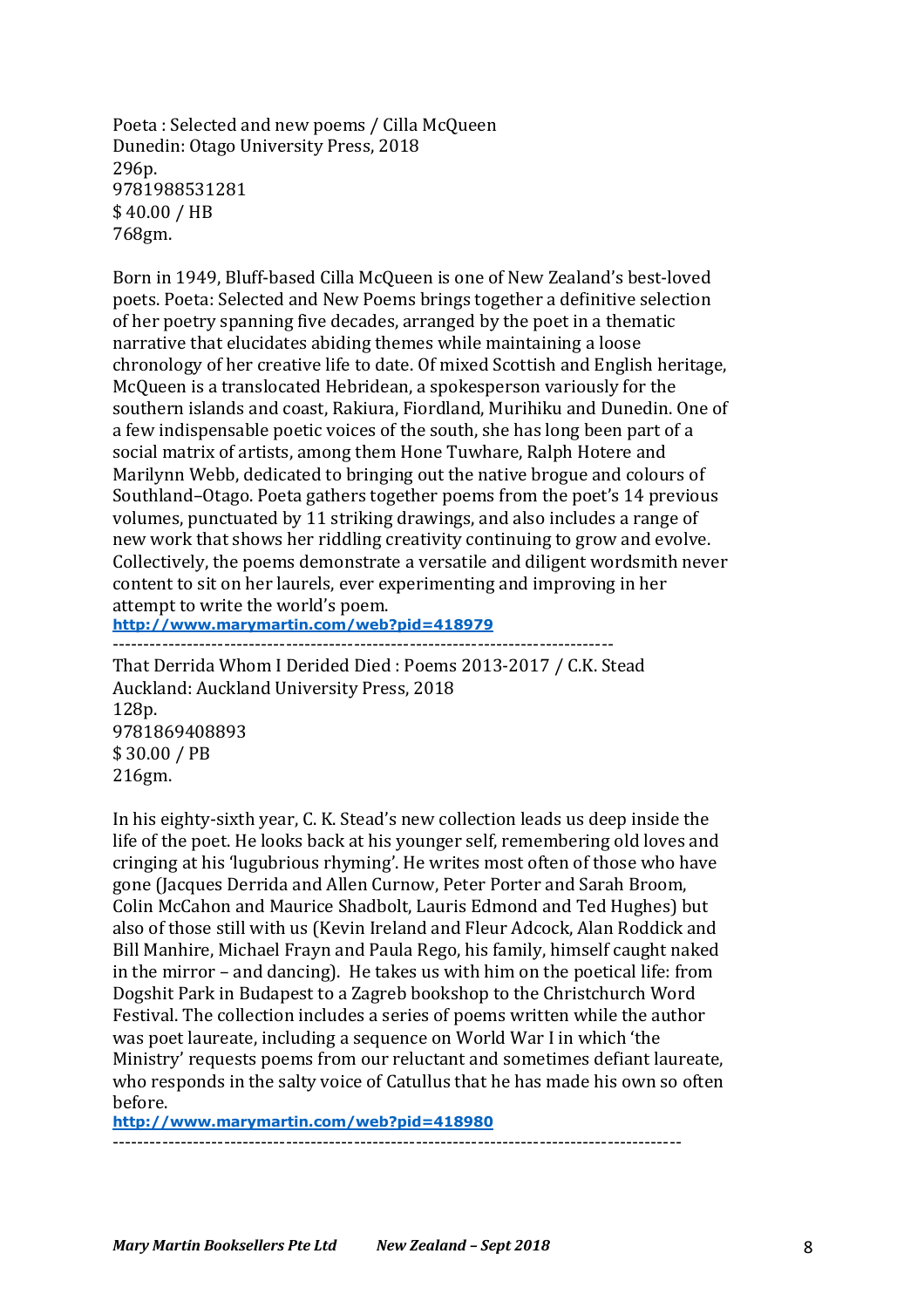Louder / Kerrin P. Sharpe Wellington: Victoria University Press, 2018 80p. 9781776561964 \$ 25.00 / PB 120gm.

In her arresting new book, Kerrin P. Sharpe raises her voice to address with passion and urgency the political, moral and ecological injustices of the world today.

**http://www.marymartin.com/web?pid=418981**

--------------------------------------------------------------------------------------------

There's No Place Like the Internet in Springtime / Erik Kennedy Wellington: Victoria University Press, 2018 82p. 9781776561957 \$ 25.00 / PB 128gm.

*Wait, am I thinking of the internet? Oh, maybe not, but what I'm thinking of is* desperate and very, very like it.

Layering comedy over insight over rue and pathos over comedy, mixing its flexible couplets with beautifully spiky free verse, Erik Kennedy's first collection should climb up all the right charts: his phrases can go anywhere, then come back, and he has figured out how to sound both trustworthy and nonplussed, both giddy and humble, in the same breath. Sometimes he impersonates spiny lobsters; sometimes he's a socialist chambered nautilus. Sometimes he's our best guide to the globe-trotting ridiculous. And sometimes (start with 'Mailing in a Form Because There's No Online Form') **http://www.marymartin.com/web?pid=418983**

--------------------------------------------------------------------------------------------

# **Politics**

Stardust and Substance : The New Zealand General Election of 2017 / (Ed) Stephen Levine Wellington: Victoria University Press, 2018 xxxiv, 560p. Includes Index Election Series 9781776561971 \$ 45.00 / PB 990gm. 

Stardust and Substance captures some of the magic of Jacinda Ardern's extraordinary seven-and-a-half weeks' campaign, defeating a National government in power for nine years. The story of her sensational achievement - with `relentless positivity' and a `Let's do this' attitude - is told in this book by multiple authors, including Jacinda Ardern herself; her coalition partners, Winston Peters and James Shaw; and, looking back at the 2017 race, by her adversary in the campaign, former prime minister Bill English. The